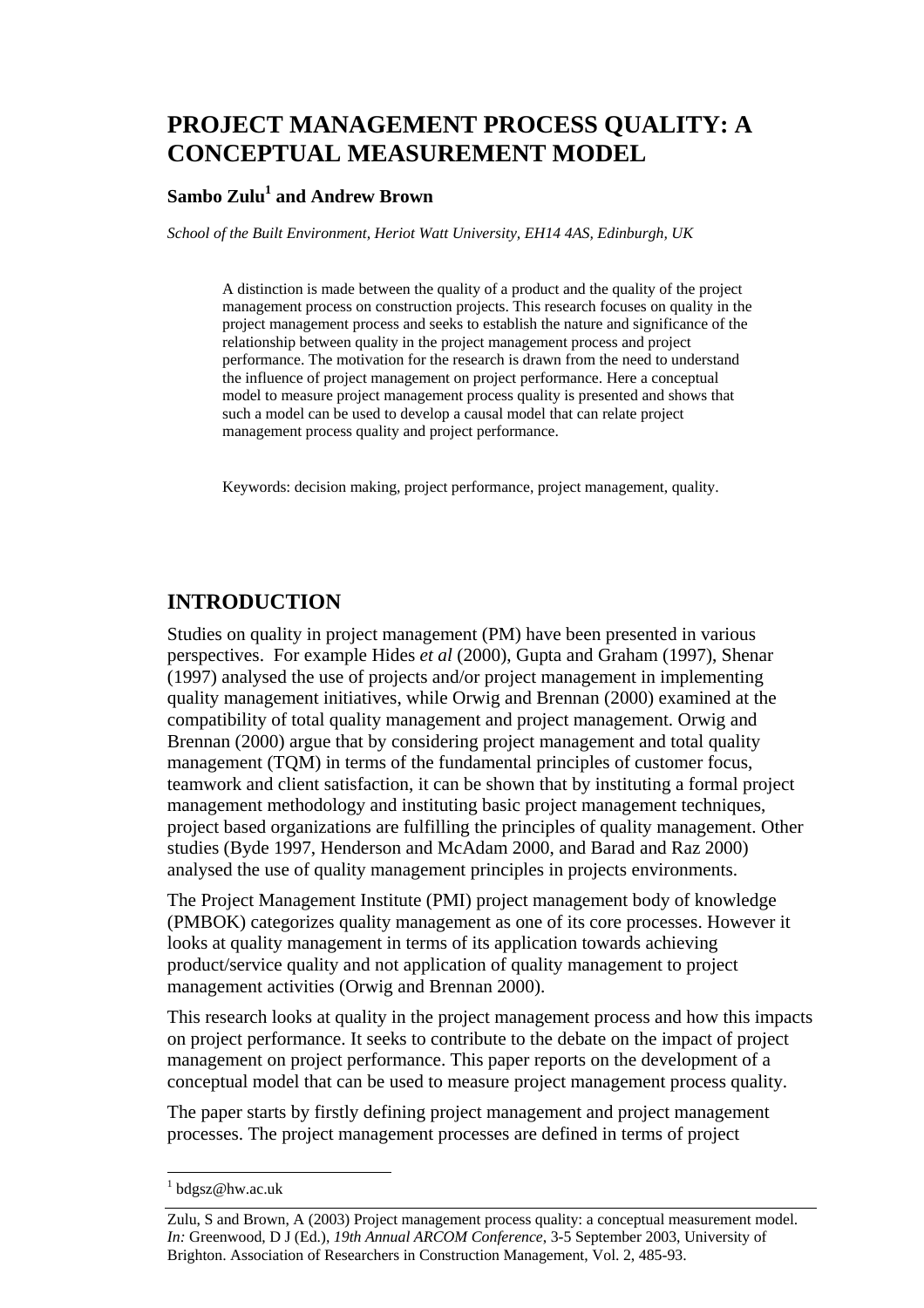management activities. The second part defines project management process quality (PMPQ) and presents a conceptual model that can be used to measure project management process quality. Although this model is yet to be empirically tested, possible benefits of the approach are discussed.

## **PROJECT MANAGEMENT**

Project management can be defined as "The planning, co-ordination and control of a project from inception to completion on behalf of a client requiring the identification of the client's objectives in terms of utility, function, quality, time and cost, and the establishment of relationships between resources, integrating, monitoring and controlling of the contributions to the project selecting alternatives in pursuit of the client's satisfaction with the project outcome" (Walker 1996: 5). The central point in considering project management definitions is that PM is a process concerned with the management of a project to a successful completion. Although there are arguments concerning what should be regarded as the criteria for judging project success, the primary criteria, usually include completing the project on time, within budget, at the desired level of quality and satisfying the customers needs (Kerzner 1998).

Before examining project management process, it is important first of all to understand what a '*process'* is. A process can be defined as a 'course of action, proceeding, series of operations, series of actions *etc.* (Oxford dictionary). Cleland (1994) defines a process as a system of operations in a production of something i.e. a series of actions, changes, or functions that bring about an end result. He looks at PM as being a series of activities embodied in a process of getting things done on a project by working with members of the project team and with other people in order to reach the project schedule, cost, and technical performance objectives. It is seen from the definition of *'process'* that the PM process can be portrayed in terms of actions, changes or functions.

Project management processes are grouped into two. Product oriented processes and management oriented processes (ISO 10006, PMI 2000, Abdomerovic and Blackmore 2001). In differentiating between project management processes and product oriented processes, the PMI (2000) defines project management processes as that which 'describe, organize and completes the work of the project while product oriented processes as that which specifies, and creates the project's product. This differentiation is also identified in ISO 10006 (ISO 1997). Sparrius (1994) also divided the management of projects into two processes-the technical process and the management process. Walker (2002) in discussing project systems distinguishes between the operating system, through which the project is achieved and the management system, which acts on behalf of the client and manages the operating system.

## **PROJECT MANAGEMENT PROCESS QUALITY**

The general quality definitions of '*a trait or characteristic used to measure the degree of excellence of a product or service*' (Wideman 2001) and *'fitness for purpose'* (Turner and Simister 2000) apply to Project management process. Turner (1999) presents a five-element model of managing quality on projects, which includes, quality of the product, quality of the management process, quality assurance, quality control and people's attitudes. The two distinct inter-linked perspectives of quality in a project, product quality and project management process quality (PMPQ) are both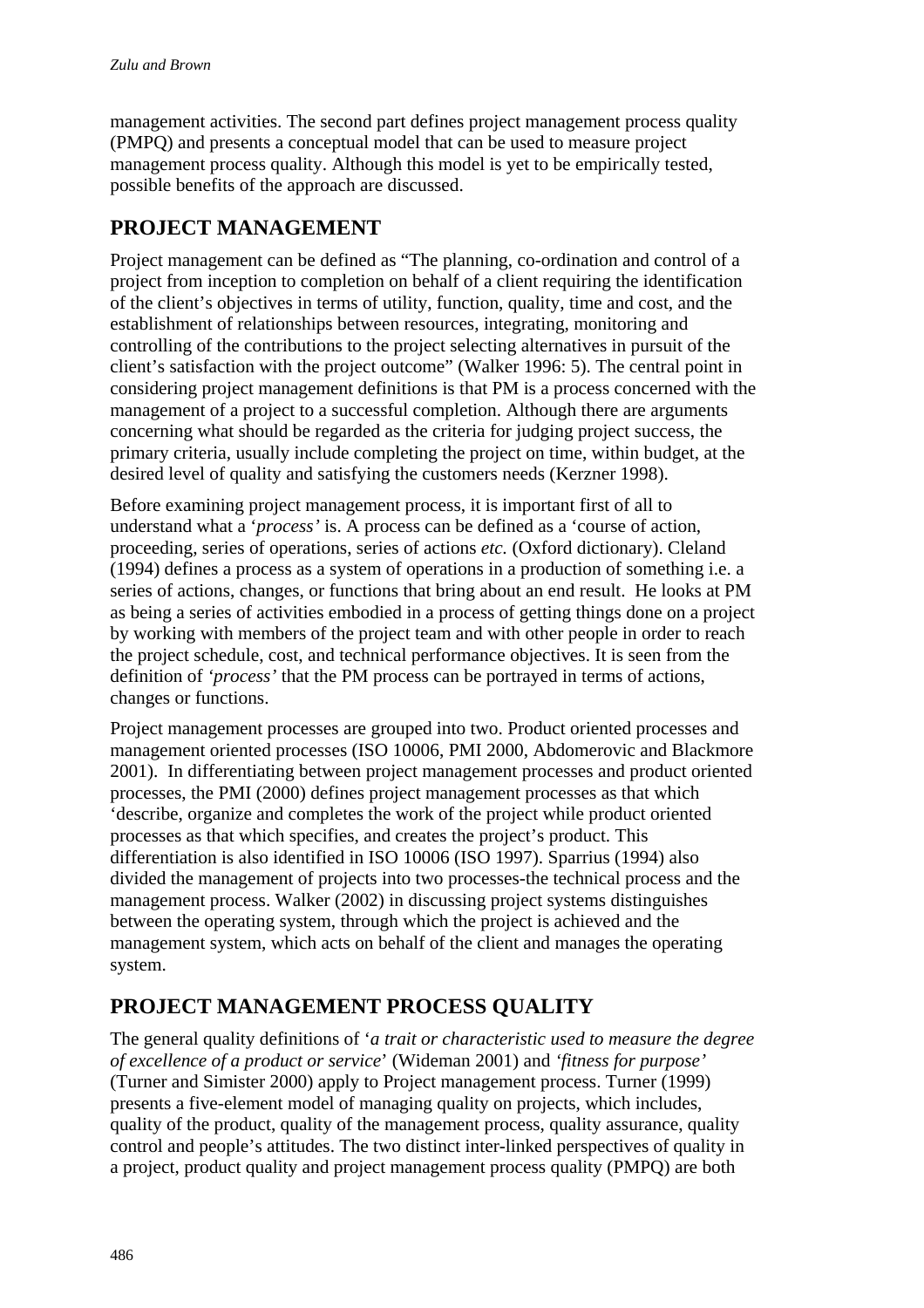underpinned by quality assurance and quality control procedures and affected by attitudes.

This distinction between product quality and project management quality is also recognized in the project management body of knowledge (PMBOK) (PMI. 2000) and ISO 10006 (ISO 1997). However the emphasis in research in quality in construction has been on the quality of the product while the quality of the management process has received little attention (Zulu and Brown 2002). Orwig and Brennan (2000) also recognize this and point out that academia has directed scant attention toward the effect quality management might have on project management processes. This is against the recognition that neglecting any one of the quality perspectives on a project would likely lead to project failure (ISO 1998, Turner 1999). This research focuses on the quality of the project management process.

## **PROJECT MANAGEMENT PROCESSES**

Literature review reveals a number of project management processes in terms of project management functions or activities. Woodward (1997) presents the major tasks of a project manager a plan-measure-control cycle (see figure 1). He notes that the major tasks of project management are the planning and control of the work being done. Planning is the first step in the process, which seeks to set out the work that is to be done. This will set the baseline upon which actual performance will be measured against. This is similar to the BS-6079 project management process model of planning and control (BS, 2000)





Kerzner (2000) recognizes the project management responsibilities and skills as being similar to the general management functions but redefined to suit temporary organizations. He points out that although their fundamental meaning remain the same, their applications are different. He recognized the following as the management functions: planning, organizing, staffing, controlling and directing. This is similar to the fractal project management process model in Turner (1999)

The Project Management institute's project life cycle (PMI, 2001) approach model divides the project management process into five process- initiating processes; planning process; executing process, controlling process and closing processes. These process groups are linked and are applicable to any phase of the project life cycle.

The ISO 10006 model divides the project management processes into ten sub processes which include, strategic processes, interdependence processes, scope related processes, time related processes, cost related processes, resource related processes, personnel related processes, communication processes, risk management processes,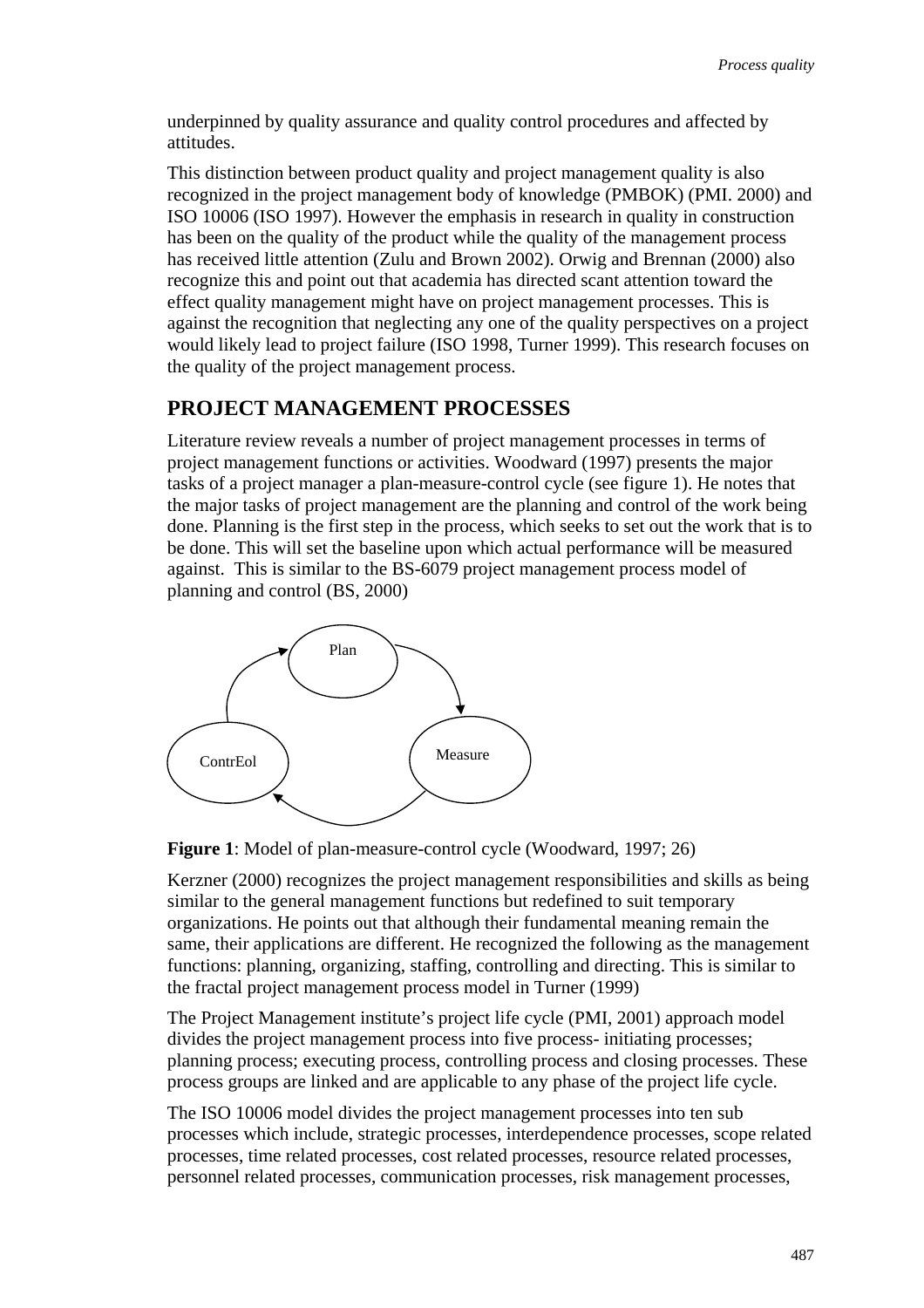and purchasing related processes. This differs from the general project life cycle approach in that the process groups can be applied to any project phase. Elbeik and Thomas modelled classic project management and divided it into six distinct functions as comprising project definition, planning, team building, leading and motivation, control, communication and review and exit.

Walker (2002) takes a systems approach to analysing the process of managing projects. He distinguishes between two systems in the construction process. The first system he identifies is the operating system through which the project is achieved. The second system is the management system, which carries out the decision-making maintenance and regulatory activities that keep the operating system. In differentiating the two, he notes that the two are differentiated on the basis of skills. The skill of the management system is management while those of the operating system are professional and technical. Thus the operation system is concerned with professional and technical tasks while the management system is concerned with integrating and controlling its work. This management system acts on behalf of the client which can take part in different forms ranging from being contained within the clients organization or being a consultant project manager. Within the management system Walker (2002) identifies the management activities as including the following; approval and recommendation, boundary control, monitoring and maintenance, and general and direct oversight. However he notes that general and direct oversight, although it is not a project management activity as such but is directly relevant to the effectiveness of the project management process. These will usually be the responsibilities of the client and contractor.

## **THE CONCEPTUAL PROJECT MANAGEMENT PROCESS QUALITY (PMPQ) MODEL**

The conceptual PMPQ model is developed from literature review and in particular uses a *'management system actions'* based on work by Walker (2002). The model incorporates project management activities identified by Walker (2002), and redefines them to take a broader perspective. Firstly the project management activities are discussed and then the conceptual model that can be used to measure project management process quality is presented.

## **Project Management Processes**

The following activities are taken as the key project management processes

- Decision making processes
- Integration processes
- Monitoring and maintenance sub processes

It should be stated however that these process groups are not presented in there sequential order. Their application will be throughout the project life cycle as presented in Figure 2, although the degree of their application may vary depending on the project phase.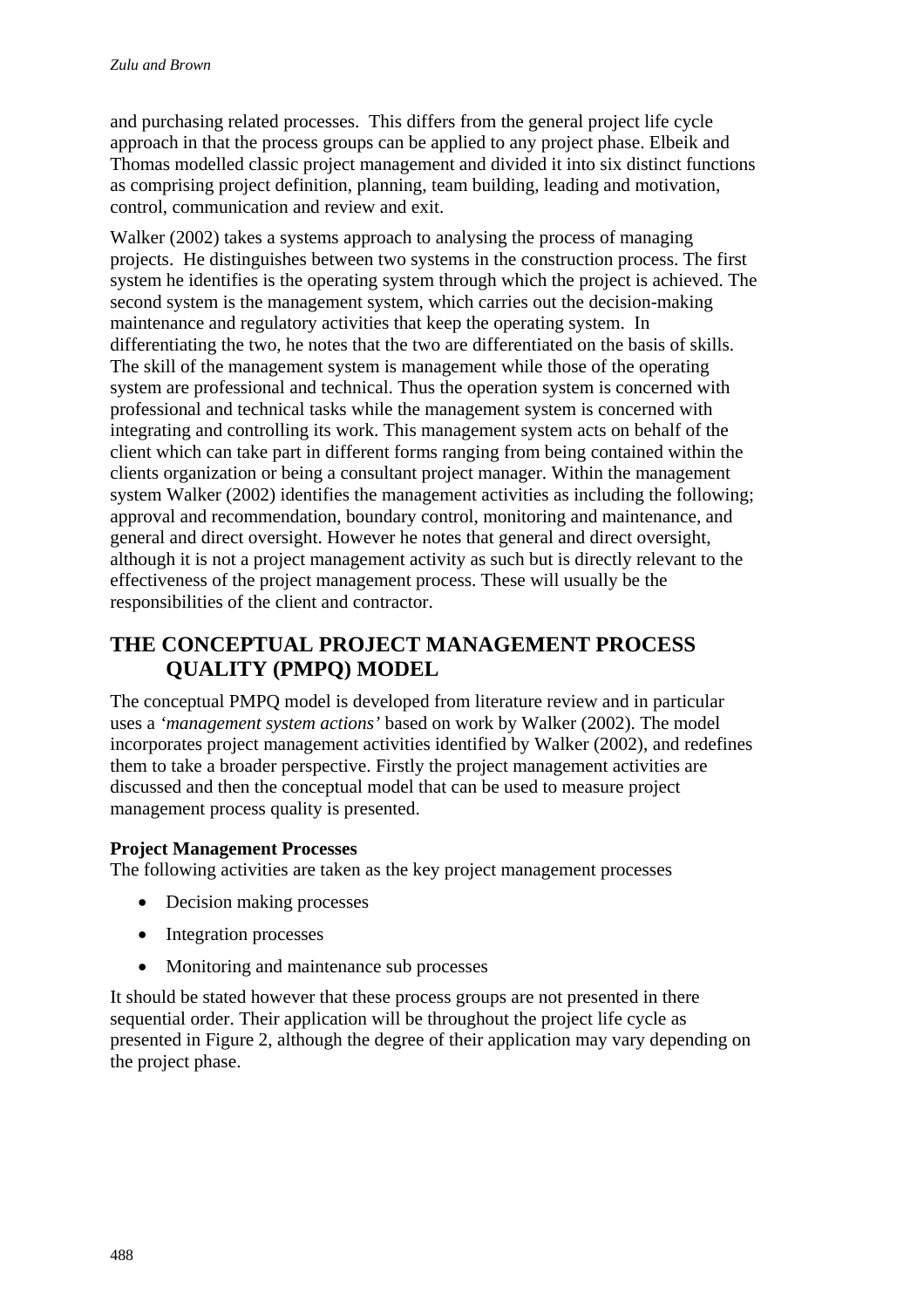

**Figure 2:** PMPQ Model

#### **Decision-making processes:**

This process will be manifested in various ways. For example project management functions will involve planning, approvals and recommendations, tradeoffs etc. Kerzner (2000) points out that planning is decision making based upon futurity. Walker (2002) divides decision making in a project into three main types. These are primary and key decision, which will be the premise of the client and operational decisions, which will be made by the project team. Although Walker (2002) does not include decision making as one of the project management activities, he differentiates operating system and management system by the skills requirements and states that the operating system is managed by the managing system which carries out decision making, maintenance and regulatory activities that keep the operating system working. Project management's involvement in decision-making will integrate the decision making process from the clients primary and key decision making to operational decisions. Decision making in this model includes such activities as strategic and operational decision-making, translation of client's objectives into brief and communicating this to project team and approval and recommendation of decisions to clients. Theses activities will be exercised at various decision points during the course of the project.

#### **Integration processes:**

The critical role of the project manager as that of integrator is recognized in literature (Egan (1994), and Pocock *et al* (1997)). Pocock *et al* (1997) used degree of interaction (DOI) as a measure of integration in analysed the relationship between integration and performance. They found out that projects with higher DOI performed better than projects with lower DOI. Their study however does not answer the question of whether project management improves integration or not. The influence of project management's role in improving integration was not part of their study. Integration can be taken to include team integration and process integration through such activities as boundary control and interface management. The major tasks in this process will include, design of project organization structure, identification of the way in which the client is integrated into the project, establishment of appropriate information and communication structures, chairing meetings of project team, and team and process integration.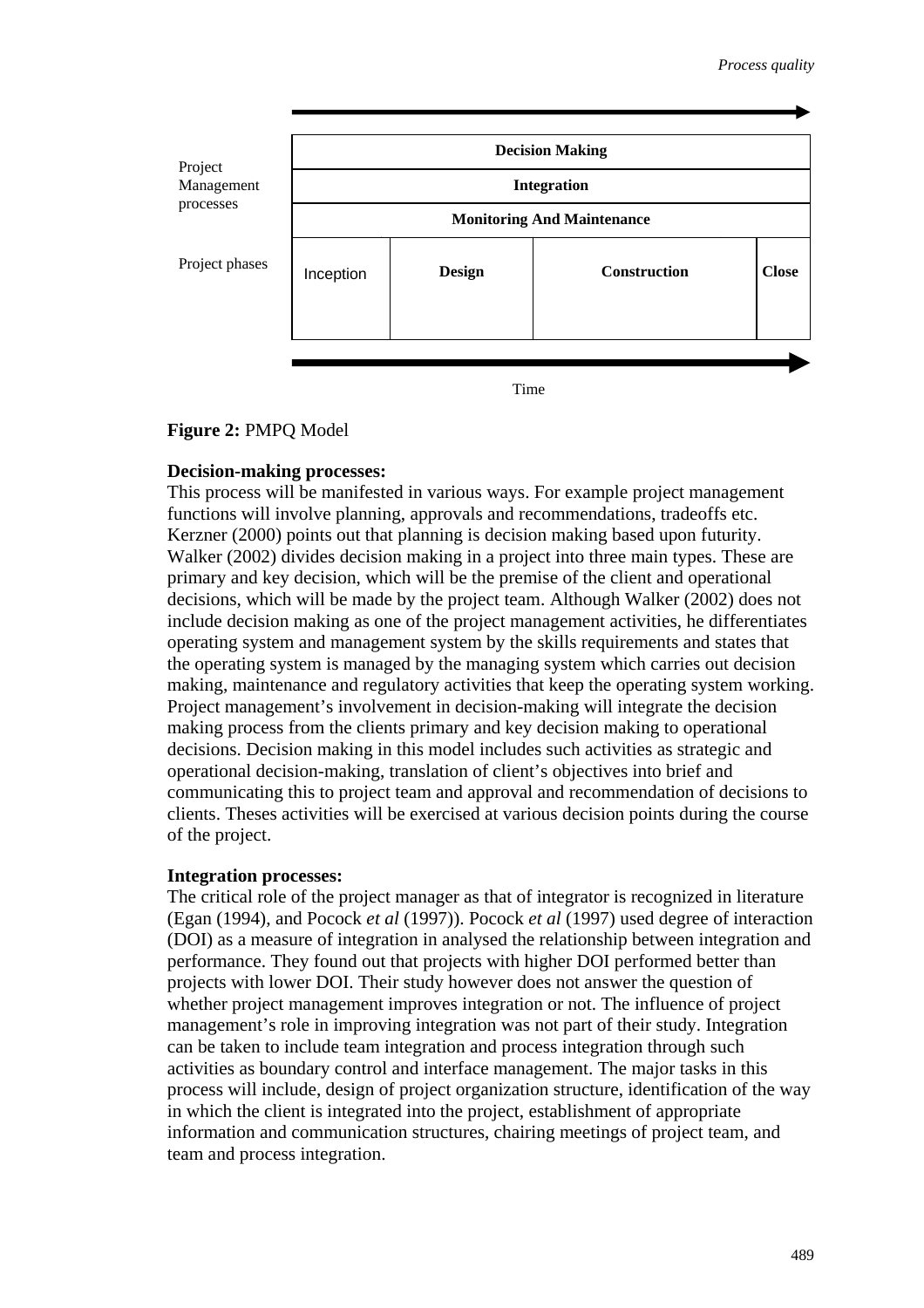### **Monitoring and maintenance**

Walker (2000) recognizes monitoring and maintenance as one of the key project management activities. Monitoring relates to checking and controlling prior to output while maintenance ensures that the task has the capability to achieve the purpose. Monitoring involves ensuring that appropriate techniques and procedures are used, ensure contributors have the capability to do the job, activating the framework for relationships established for the contributors, monitoring and controlling work to ensure brief is being satisfied including adherence to budget, investment and program of plans. It also includes evaluation of project final and phase outcomes and provision of feedback. Most studies have looked at the impact of project management processes as defined in PMBOK but these relate to product-oriented processes. Others have looked at the above processes but this has been done as piecemeal analysis. No research so far has taken an aggregate view of project management processes quality.

### **Project Management Process Quality (PMPQ) constructs**

The measurement of quality in most research work has been dominated by the use of quality factors and indicators. Factors would include those practices or conditions that would be necessary for good or bad quality while attributes are the indicators of quality. Using these two, quality can be measured. For example Rounce (1998), in studying quality in architectural building design developed a set of indicators of quality (12 positive quality indicators) and another set for non-quality (19 negative quality factors). Similarly Chan and Tam (2000), Tilley et al (1999), Parzinger and Nath (2000), used similar methodologies of measuring quality. The use of quality awards such as the MBQA (Anderson and Jerman 1998) and the EFQM (Europa 1999) in identifying quality attributes has also been widely used. This research uses a similar approach and identifies factors that would be critical to process quality. Below are the factors identified that would be used to measure quality in each sub-process.

### **Decision-making processes quality model**

Figure 6 shows the decision making quality constructs. Six quality factors are identified will be critical to achieving process quality in the decision making process. These includes client's objective, Organization structure, preparation of the programme, decisions made, recommendations, communication of decisions. (See Figure 3).



**Figure 3**: Decision making process

## **Integration processes quality model**

The factors that are identified as being critical to quality in the integration process would include, team building, information and communication systems, meetings, organization structure and client integration (See Figure 4).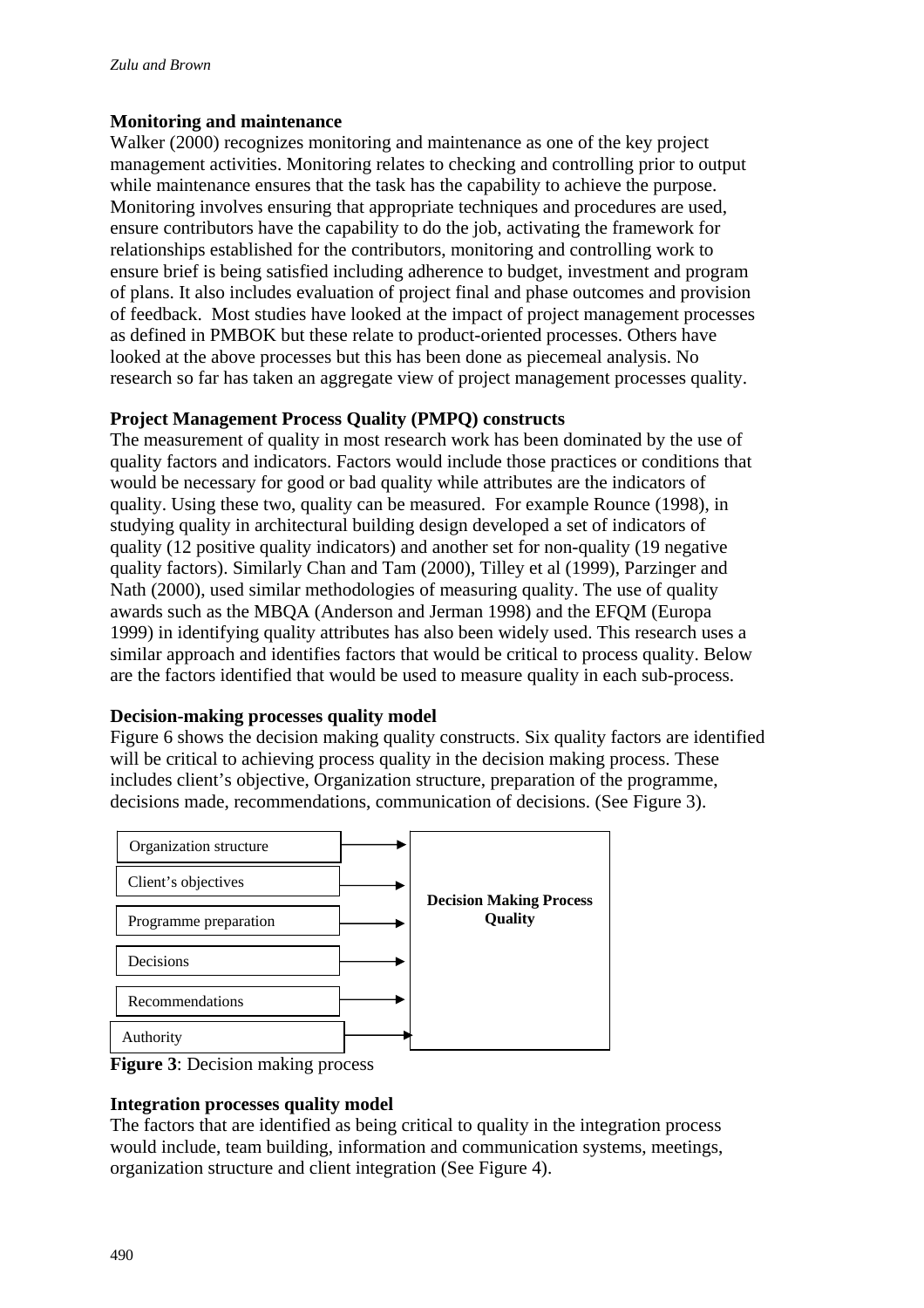| Team building                 |                                        |
|-------------------------------|----------------------------------------|
| Information and communication | <b>INTEGRATION</b><br><b>PROCESSES</b> |
| Meetings                      |                                        |
| Organization structure        |                                        |
| Client integration            |                                        |

**Figure 4:** integration process

#### **Monitoring and maintenance processes model**

Project monitoring and maintenance processes would be influenced by the following factors, appointment of team members, motivation of team members, monitoring system, control system and review processes (See Figure 5).



**Figure 5**: monitoring and control process

### **Aggregate project management process quality (PMPQ) model:**

Figure 6 shows the conceptual aggregate PMPQ model. The model shows that PMPQ can be measured by the aggregate influence of the three PMPQ quality constructs, decision-making, integration and monitoring and maintenance processes.



**Figure 6**: Aggregate PMPQ model

## **CONCLUSION**

The paper shows that it is possible to define quality in the project management process by using quality factors in the project management process. Although there are many process models that are identified in literature a project management activity based model is used in this research. The PMPQ model developed contributes to the project management body of knowledge in that it develops a model that can be used to measure project management quality. The next step in the research is to test the model and find out how project management process quality influences project management performance. The model would be an important tool to project managers in that it could be used as a management process quality assessment tool. Further when the relationship between PMPQ and project performance is established it can also be used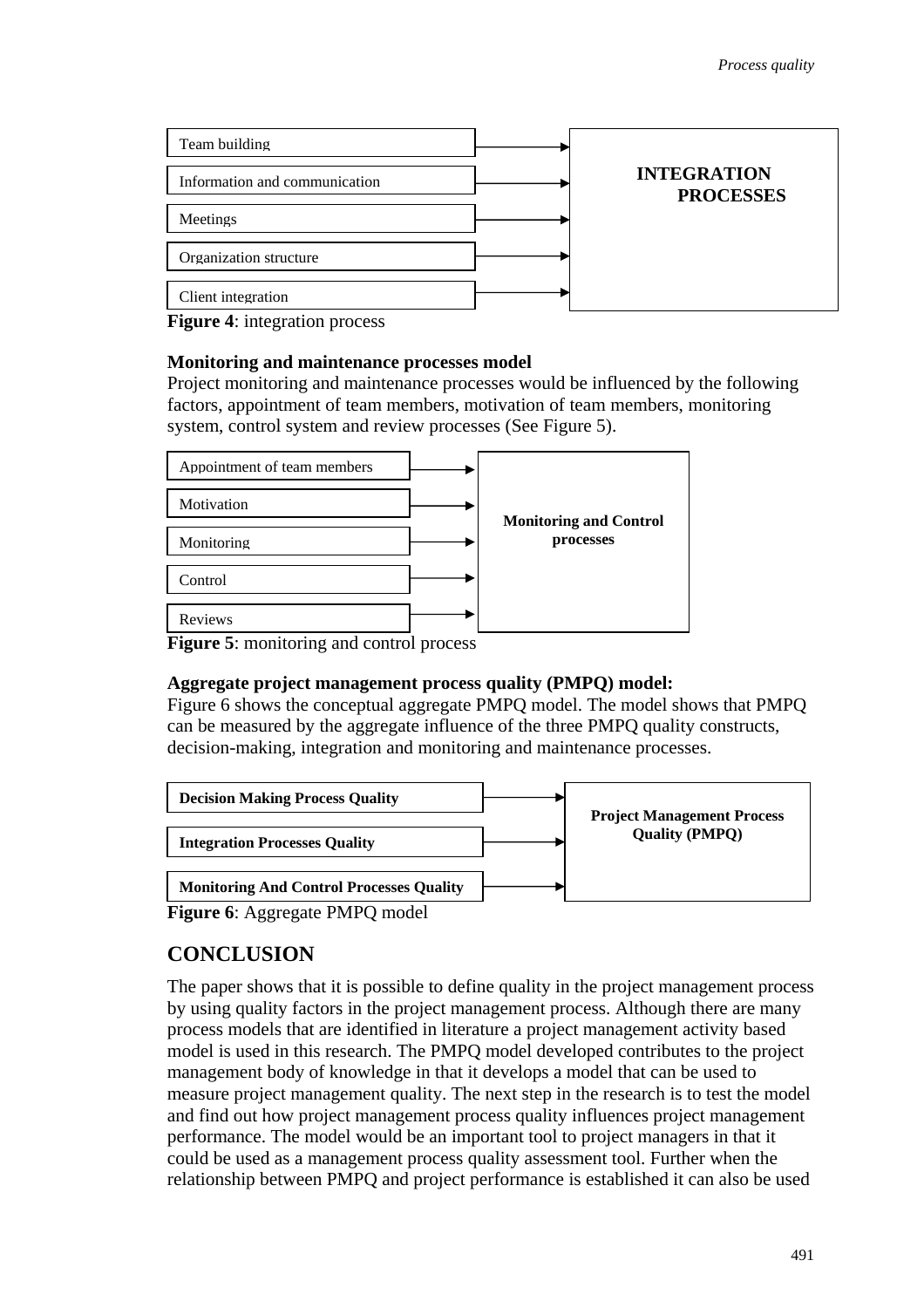as an awareness map of the critical quality factors that would influence project outcome and hence be beneficial as a process improvement tool.

## **REFERENCES**

- Abdomeovic, M and Blakemore, G (2002) Project process interactions, in International Journal of Project Management, **20**(X), 315-323
- Alarcon, L F and Ashley, B D (1998) Project management decision making using cross-impact analysis, *International Journal Of Project Management*, 16(**3),**  145-152**.**
- Anderson, R, Jerman, R and Crum, M (1998) Quality management influences on logistics performance, *Transport Research-E*, **34**(2), 137-148.
- Barad, and Raz, T (2000) Contributing of quality management tools and practices to project management performance, *International Journal of Quality And Reliability Management*, **17(**4/5), 571-583.
- Bryde, D (1997) Underpinning modern project management with TQM principles, *The TQM Magazine*, **l9** (3), 231-238.
- BSI, (2000) *BS 6079-1Guide to Project Management*, BSI
- BSI, (1998) *BS ISO 10006:1997, Guide to Quality in Project Management*, BSI
- Chan, A P C and Tam, C M (2000) Factors affecting the quality of building projects in Hong Kong, *Inter Journal Of Quality And Reliability Management*, 17**(4/5),**  423-442.
- Cicmil, S (1997) Critical factors of effective project management, *TQM Magazine*, **9**(6), 390- 396.
- Cicmil, S (2000) Quality in project environments: a non-conventional agenda, *International Journal of Quality and Reliability Management*, **17**(4/5), 554-570.
- Cleland, D (1994) *Project Management*, 2nd Ed, McGraw-Hill
- Collier, D (1995) Modelling the relationships between process quality errors and overall service process performance, *International Journal Of Service Industry Management*, **6**(4), 4-19.
- Europa (1999) *Quality in Construction-the European way to excellence in construction. Final report*, http://europa.eu.int/comm/enterprise/construction/quality/qualhome.htm, (25/07/2003)
- Gupta, V and Graham, D (1997) A customer driven quality improvement and management project at Diamond offshore drilling, *Project Management Journal*, September, 22-28
- Hair, J *et l* (1998) *Multivariate Data Analysis,* Prentice Hall, USA
- Herderson, J and McAdam, R (2000) Managing quality in project-based emerging network organizations, *International Journal of Quality and Reliability Management*, **17**(4/5), 364-376.
- Hides, M, Irani, Z, Polychronakis, I and Sharp, JM (2000) Facilitating total quality through effective project management, *International Journal Of Quality And Reliability Management*, **17**(4/5), 407-422.
- Kerzner, H (1998) *In Search Of Excellence in Project Management,* Van Nostrand Reinhold.
- Morris, P.W.G *The Management Of Projects,* http://www.umist.ac.uk/CRMP/management\_of\_projects.htm (25/10/2001)